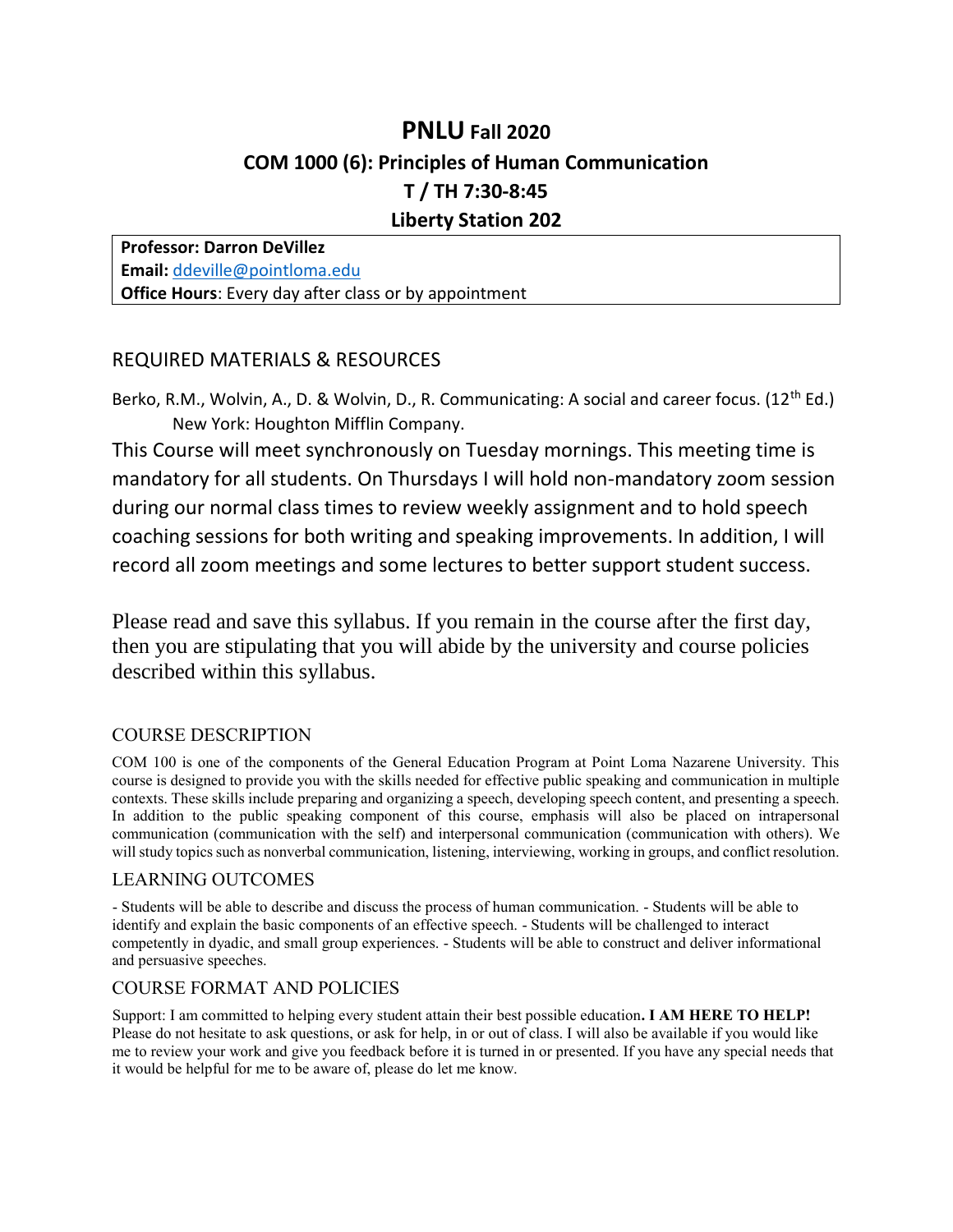Attendance: As members of a learning community, your presence is appreciated, and your absence is noticed. The class sessions are set up to help people learn from each other (through discussions, activities, etc.) and you are expected to attend each class session. Everyone has useful and insightful information to offer to the class. Participation is the core of this work, and to help keep track of that, I take attendance and a portion of you attendance is counted towards your participation grade.

You are allowed two (2) excused or unexcused absences in the course of the semester without penalty. The only absences excused after that will be university approved absences (see section below). It is your choice how you use these absences and it is encouraged that you use them wisely. Please note that these 2 absences DO include instances of illness and family obligations. Each absence over two will result in a 20-point deduction to your overall grade. If the date of de-enrollment is past the last date to withdraw from a class, you will be assigned a grade of W or WF consistent with university policy in the grading section of the catalog. See Academic Policies in the undergrad student catalog.

University Approved Absences: Absences for certain events and obligations recognized by the University (i.e.: participation in sports, forensics, music tours, etc.) may be counted as "excused." Please notify me at least one week prior to such absences with documentation and contact information from the sponsoring program/department. You are responsible for making up all work missed due to absences in a timely manner, to be worked out ahead of time with me.

Late to Class/Leaving Early: It is an expectation of this class community that we begin our class time together, and complete our class time together each day. Instances of habitual lateness are a distraction to our class community and may impact your ability to participate fully in the course. Therefore, I do make note when you are late to class and four tardies will equal one absence. Please talk to me early in the semester if you have any questions or concerns about this policy.

Being absent for more than 20 minutes during any part of a class period, whether at the beginning, middle, or end, will constitute an absence. Similarly, it is expected that you remain actively engaged in the classroom activities until the entire class has been dismissed for the day. If you absolutely must leave early one day for an important/legitimate/emergency reason, please approve it with me at the class period prior or via email. (Please arrange any meetings with your major adviser so that they do not conflict with your class schedule.)

Late Work/Make-Up Work: All work is expected on the planned "due dates" - at the beginning of the class period when they are due. In general, no late or make-up written assignments/presentations will be allowed. In the event of a documented personal emergency and at my discretion, make-up work may be accepted for half credit. If you are absent on the day of a test or a presentation, I will only consider a make-up opportunity if you have communicated with me in advance of your absence and you have written documentation of a personal emergency (for example, a signed note from your doctor). Depending upon the circumstance surrounding the absence, a make-up opportunity may not receive full credit.

Incomplete: Incompletes will only be granted under extreme circumstances, given reasonable justification.

Electronic Devices: The use of cell phones and laptops/tablets during class is prohibited unless I ask for them to be used as a specific part of a class activity. Please join me in turning off or silencing all cell phones, laptops, and similar electronic devices and keeping them out of sight for the duration of class. This policy was influenced by two important pieces of research: 1. Faria Sana, Tina Weston, and Nicholas J. Cepeda, "Laptop Multitasking Hinders Classroom Learning for Both Users and Nearby Peers," Computers and Education (March 2013): "We found that participants who multitasked on a laptop during a lecture scored lower on a test compared to those who did not multitask, and participants who were in direct view of a multitasking peer scored lower on a test compared to those who were not. The results demonstrate that multitasking on a laptop poses a significant distraction to both users and fellow students and can be detrimental to comprehension of lecture content." 2. Pam A. Mueller and Daniel M. Oppenheimer, "The Pen Is Mightier Than the Keyboard: Advantages of Longhand Over Laptop Note Taking" (April 2014). In this study, the authors found that students who hand wrote their notes during lectures remembered more material than students who used laptops for notetaking because they could not write everything down verbatim. The extra processing required by the hand writers to select important over extraneous information was beneficial for their retention of the material they were learning.

Email: I will frequently use email to communicate with you and I do my best to respond to your emails as promptly as possible. I will respond to emails Monday-Friday from 8:00 am – 4:00 pm. If you send me an email over the weekend or on a holiday, I will respond on the following school day.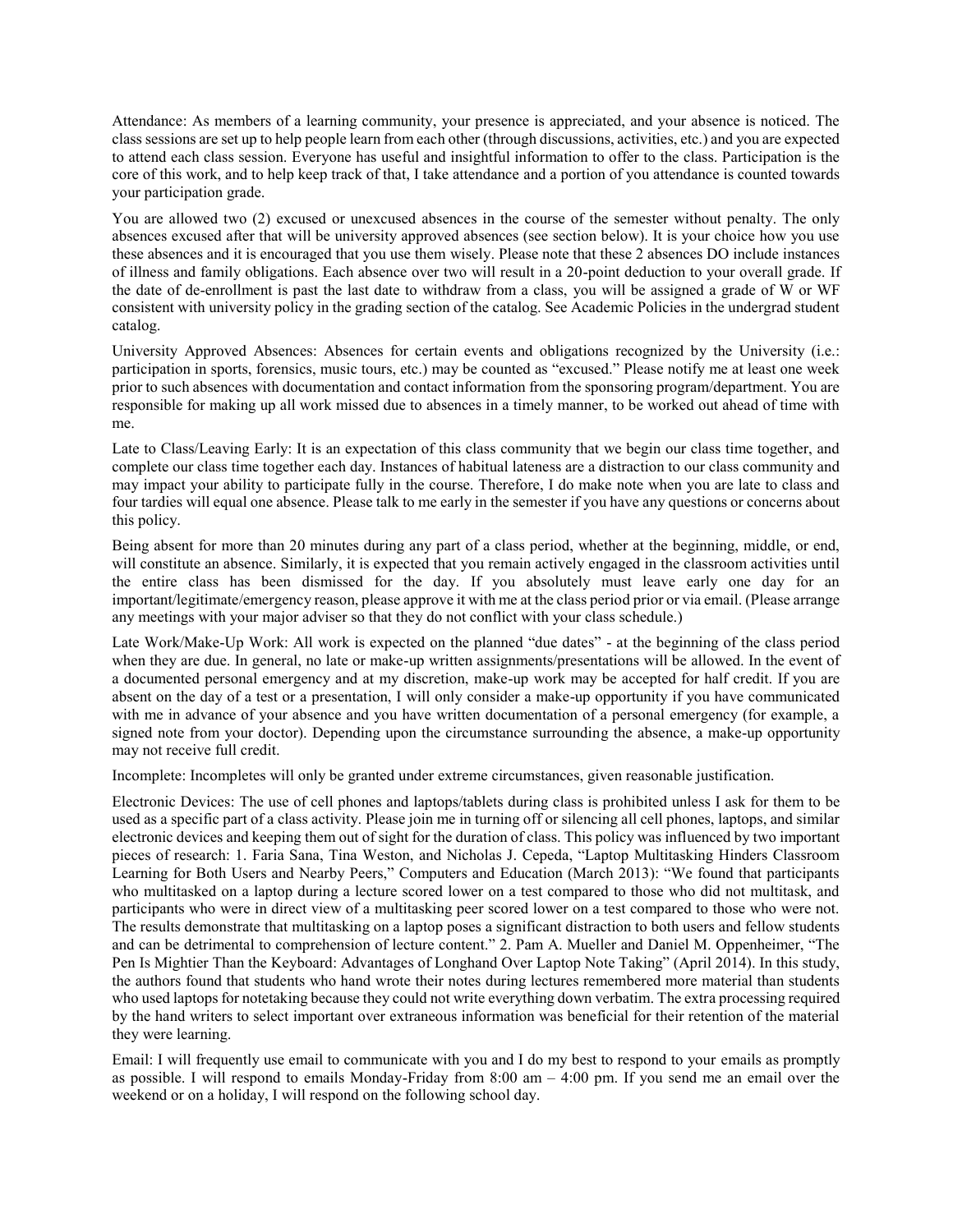**Written Work: Please type, double-space and staple all written work unless instructed otherwise. It is my expectation that all writing will be clear, coherent, and free of grammatical/spelling errors. Please proof all written work – your grade will reflect both the substance and the style of your writing. When working on the computer, try to plan for the "unexpected" but predictable problems: plan extra time for library printing lines and back up files as you go.**

Student Responsibility: It is the student's responsibility to maintain his/her class schedule. Should the need arise to drop this course (personal emergencies, poor performance, etc.), the student has the responsibility to follow through (provided the drop date meets the stated calendar deadline established by the university), not the instructor. Simply ceasing to attend this course or failing to follow through to arrange for a change of registration (drop/add) may easily result in a grade of F on the official transcript.

Final Exam Policy: Successful completion of this class requires taking the final examination on its scheduled day. The final examination schedule is posted on the Class Schedules site. Final exams will not be given early before our assigned date/time. Please arrange any activities or transportation for the break around this finals schedule so that you can be present to take the test at the assigned time.

Academic Dishonesty: Students should demonstrate academic honesty by doing original work and by giving appropriate credit to the ideas of others. As stated in the university catalog, "Academic dishonesty is the act of presenting information, ideas, and/or concepts as one's own when in reality they are the results of another person's creativity and effort. Such acts include plagiarism, copying of class assignments, and copying or other fraudulent behavior on examinations. A faculty member who believes a situation involving academic dishonesty has been detected may assign a failing grade for a) that particular assignment or examination, and/or b) the course." See Academic Policies in the undergrad student catalog.

Academic Accommodations: While all students are expected to meet the minimum academic standards for completion of this course as established by the instructor, students with disabilities may require academic accommodations. At Point Loma Nazarene University, students requesting academic accommodations must file documentation with the Disability Resource Center (DRC), located in the Bond Academic Center. Once the student files documentation, the Disability Resource Center will contact the student's instructors and provide written recommendations for reasonable and appropriate accommodations to meet the individual learning needs of the student. This policy assists the University in its commitment to full compliance with Section 504 of the Rehabilitation Act of 1973, the Americans with Disabilities (ADA) Act of 1990, and ADA Amendments Act of 2008, all of which prohibit discrimination against students with disabilities and guarantees all qualified students equal access to and benefits of PLNU programs and activities.

Ferpa Policy: In compliance with federal law, neither PLNU student ID nor social security number will be used in publicly posted grades or returned sets of assignments without student written permission. This class will meet the federal requirements by (each faculty member choose one strategy to use: distributing all grades and papers individually; requesting and filing written student permission; or assigning each student a unique class ID number not identifiable on the alphabetic roster.). Also in compliance with FERPA, you will be the only person given information about your progress in this class unless you have designated others to receive it in the "Information Release" section of the student portal. See Policy Statements in the undergrad student catalog.

### CLASS ASSIGNMENTS & COURSE SCHEDULE

#### **You must complete all of the course assignments/speeches and take the final exam in order to pass the class, regardless of point totals**.

Speeches: There are three (4) major speaking assignments required for this course: Three are individual (extemporaneous, informative and persuasive) and one additional speech will be a group presentation. For each speech, you will turn in an outline and **you will be able to use notecards on the day that you speak**. You will receive detailed assignment guidelines for each speech on the date that it is assigned (see schedule.) You must be ready to present your speech on the date you are assigned to speak. It is your responsibility to know this date. If you do not show up on your assigned speaking day, you will fail the speech. If you are late to class on your speech day, you jeopardize partial credit for your speech. If there are extenuating circumstances (medical or family emergencies, PLNU team games/activities), you may prearrange to exchange speech days with another student if prior notice is given to the instructor. I am not responsible for finding another student to switch with you.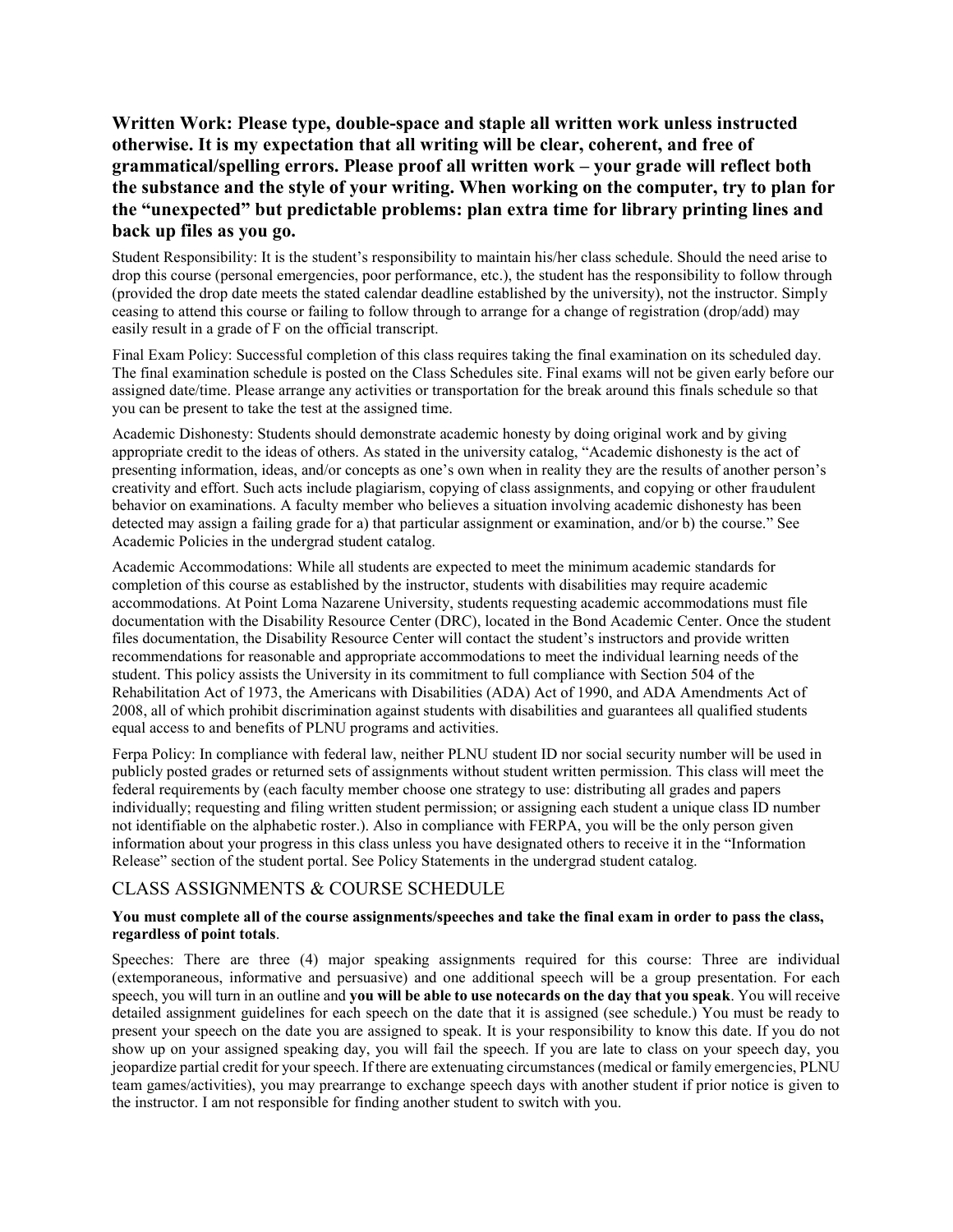During speech days, you are expected to be an attentive and supportive audience member**. Please NEVER walk in or out of the classroom during a speech**. If you are engaging in distracting behavior (talking, using an electronic device, writing, sleeping, etc.) while another student is presenting, you will lose points on your own speech. At times you will be asked to provide oral and/or written feedback to your peers about their speeches.

Mini-Speeches: There will be two "mini-speeches" (introduction, and impromptu). These speeches will be graded, and you will receive 10 participation points for thoughtful preparation and delivery of each. Mini speeches must be completed in the designated class period on the schedule and cannot be made up.

Reading Quizzes: You will have 5 reading quizzes throughout the semester on select chapters of the text (see course schedule for dates). You may bring one 3x5 notecard (front and back) of handwritten notes to class as an aid for the quiz. You will turn in your note card with the quiz. Quizzes will consist of a mix of multiple choice, T/F, fill-in-theblank, and short response/essay questions.

Quiz Policy: Quizzes will not be given early. If you are absent (for illness or travel, for example) on the day of a quiz, that first quiz grade will be dropped. If you miss more than one quiz, make-up quizzes will only be given if you have a personal emergency with written documentation and you notify me in advance of your absence. Exception to this policy: a first and subsequent missed quiz may be made up only for instances of University approved absences (debate team, athletic team travel, field trip for another class, etc.). Reading quizzes will be given at the beginning of class. If you come late to class, you will not be given extra time to complete a quiz.

Final Exam: The final exam will include material from the book, quizzes, and in-class discussion/activities. The exam may contain T/F, Multiple Choice, Matching, Fill-in-the-blank, and short response/essay questions. You will receive a study guide before the exam to aid you in your preparation. Please note: The final exam will not be given early before our assigned date/time. Please arrange any activities and transportation for the break around this finals schedule so that you can be present to take the test at your assigned time above.

In-Class (or take home) Assignments: At times you will be given short assignments or exercises in class (or to take home) that are worth points toward your participation grade. These assignments may include written responses/reflections, speaking practice, peer feedback, home learning, group work, etc. The point value for these assignments may vary, but will be clearly designated on the assignment.

Extra-Credit Opportunity: I will offer extra credit opportunities as they arise. This may include attending a speech tournament at PLNU or one of the local Colleges.

**Okay, take a deep breath. This class is very interactive. We will laugh, learn and lean on each other throughout the semester. But, I know what you're thinking; Professor it's too early!!**

**To that point, I suggest reading Psalm 5:3**

| <b>Extemp Speech</b>       | 50 |
|----------------------------|----|
| <b>Extemp Outline</b>      | 50 |
| <b>Informative Speech</b>  | 50 |
| <b>Informative Outline</b> | 50 |
| <b>Persuasive Speech</b>   | 50 |
| <b>Persuasive Outline</b>  | 50 |
| <b>Group Speech</b>        | 50 |
| <b>Group Outline</b>       | 50 |
| <b>Mini Speeches</b>       |    |
| <b>Introduction Speech</b> | 50 |
| <b>Impromptu Speech</b>    | 50 |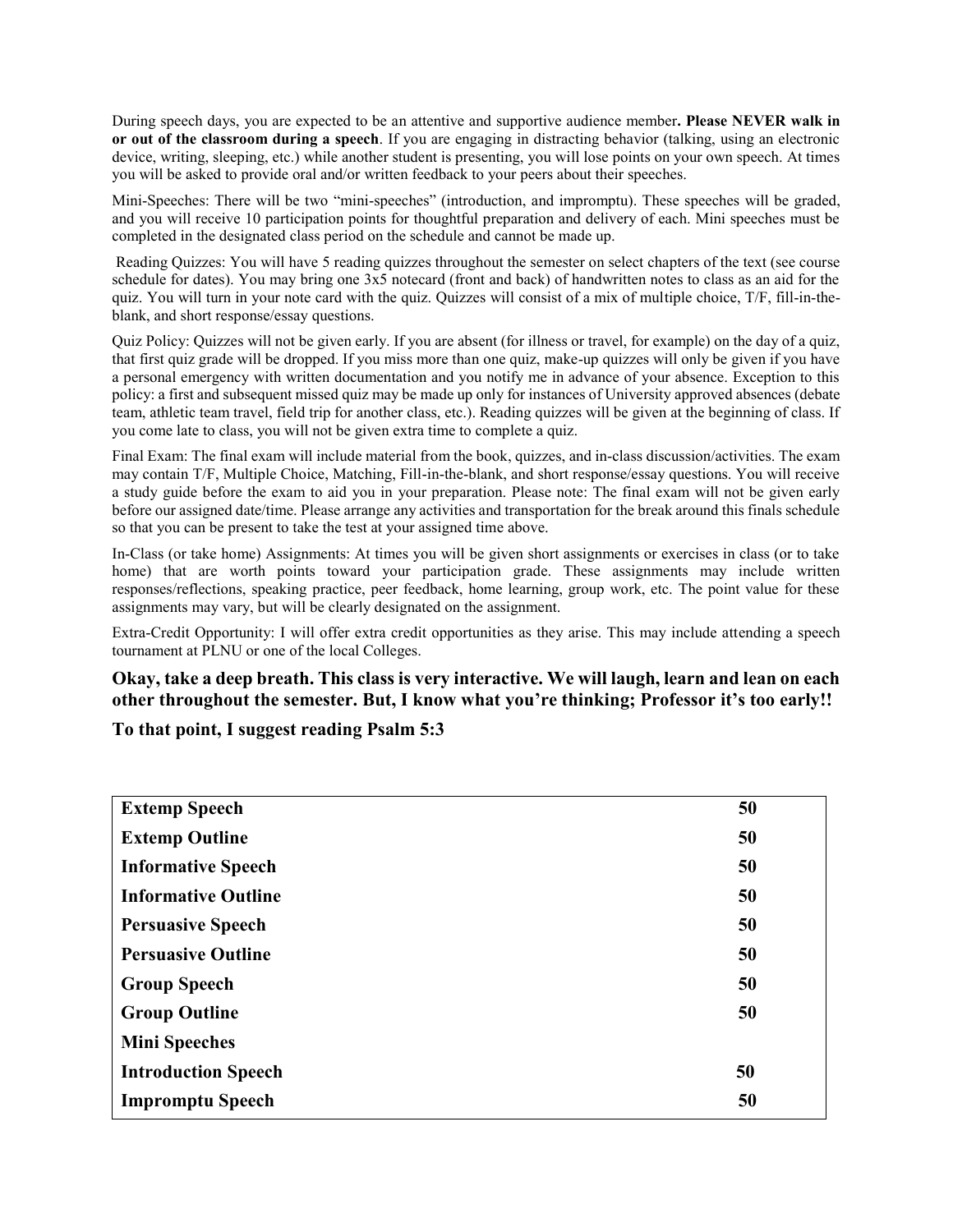| <b>5 Quizzes</b>  | 50  |
|-------------------|-----|
| Participation     | 50  |
| <b>Final Exam</b> | 100 |
| <b>Total</b>      | 700 |
|                   |     |
|                   |     |
| $A = 623 - 700$   |     |
| $B = 553-622$     |     |
| $C = 483 - 552$   |     |
| $D = 413 - 482$   |     |
| $F = 412 - 000$   |     |
|                   |     |

| Date                 | <b>Activity / Due</b>               | <b>Readings / Homework</b>  |
|----------------------|-------------------------------------|-----------------------------|
| Aug. 28th            | Syllabus and course Procedures      | Registration of 30MinPrep   |
| <b>Tues</b>          | Human communication Process / Ch. 1 | And Video Tutorials / CH. 1 |
| Thur 30th            | Ch. 1 continued / Ch. 2             | <b>Chapter 2 Quiz 1</b>     |
| Sept 4th             | Due Quiz 1                          |                             |
| <b>Tues</b>          |                                     |                             |
| Thurs 6th            | Quiz                                |                             |
| Tues 11th            |                                     |                             |
| Thurs13th            |                                     |                             |
| Tues 18th            |                                     |                             |
| <b>Thurs</b><br>20th | Quiz                                |                             |

| Tues 25th            |      |  |
|----------------------|------|--|
| <b>Thurs</b><br>27th |      |  |
| OCT                  |      |  |
| <b>Tues 2nd</b>      |      |  |
| Thurs 4th            | Quiz |  |
| <b>Tues 9th</b>      |      |  |